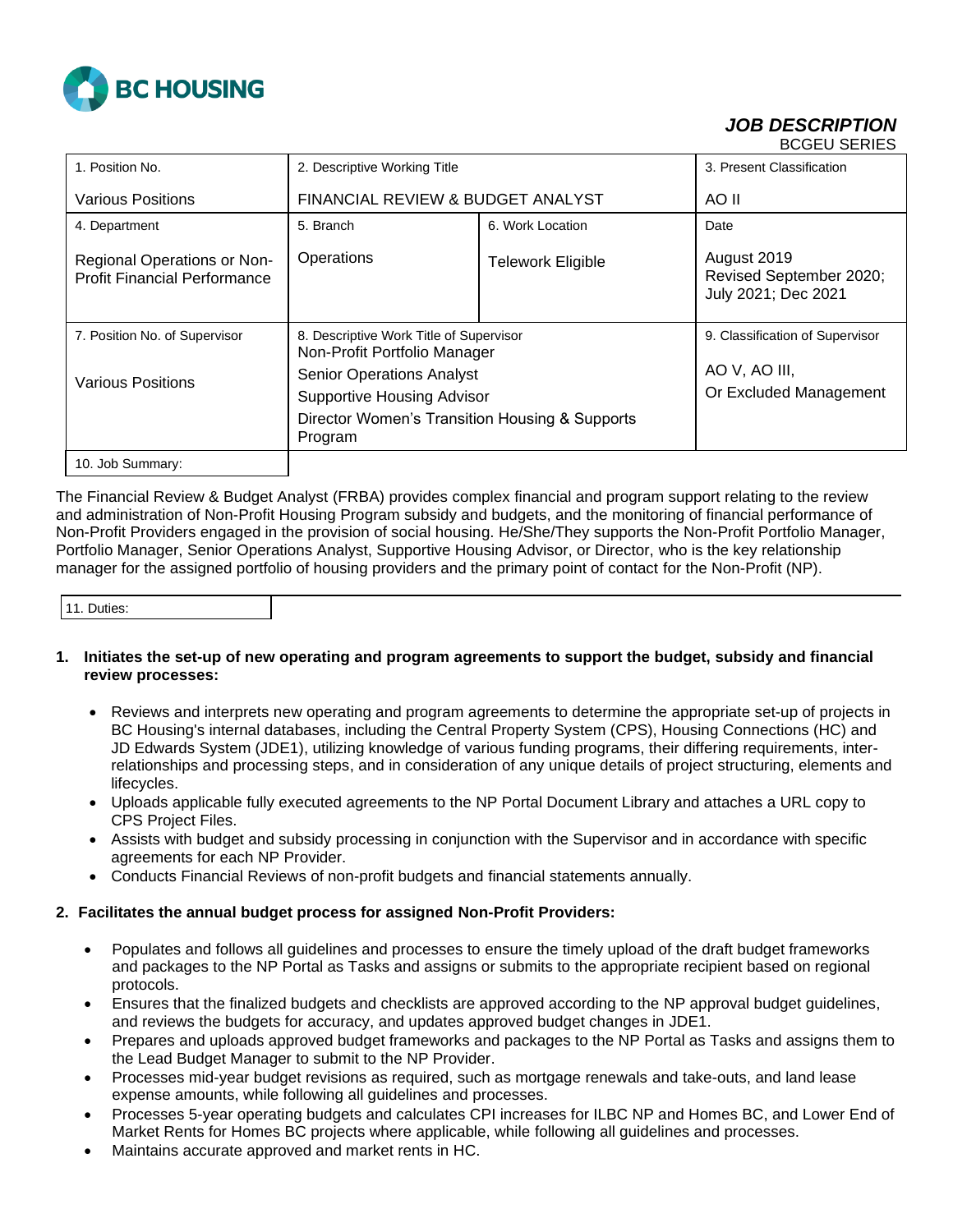• Maintains Budget Tracking in JED1 for all budget stages and follows up with the Budget Manager on overdue budgets in assigned portfolio.

### **3. Calculates subsidy payable to Non-Profit Providers under the terms of a variety of operating and program agreements:**

- Calculates and processes any changes to the recurring monthly subsidy payment and other subsidy adjustments required based on the project's approved annual budget, mid-year budget revision and/or funding program with appropriate approvals.
- Processes the annual rent subsidy payments for various Rent Supplement programs, including ILBC Rent Supplements.
- Processes the annual CPI increase for ILBC Rent Supplements.
- Reconciles differences between subsidy calculations and subsidy payments for all NP Housing Programs and analyses over/underpayment of subsidies when requested by NP Providers and/or Supervisor. Arranges payment or collection of subsidy adjustments if necessary.
- Reviews HC to identify potential errors and investigates/resolves any discrepancies found.

## **4. Monitors the financial performance of Non-Profit Providers:**

- Interprets operating agreement(s) and conducts financial reviews in accordance with the requirements of the operating agreement(s).
- Interprets and analyses the NP Provider's financial statements and, if applicable, Management Letter (noting external auditor's concerns in the financial and accounting management of the development).
- Assesses if the NP has properly established its operating and replacement reserve funds and funds are being spent and accounted for in accordance with the Operating Agreements of different program types.
- Analyses, verifies, reconciles and makes adjustments to other financial information based on BC Housing's Financial Review Procedures and Guidelines. Investigates any discrepancies and reviews/updates the Commission's records and databases.
- Advises Supervisor of excessive accumulated operating surpluses and/or deficits and obtains proper approvals on substantial expenditures in accordance with the Financial Expense Authority Policy.
- Contacts housing providers, external auditors, financial institutions or other departments/branches to obtain additional information when necessary.
- Prepares and issues written reports of financial review results to housing providers, Supervisors, Accounting, Internal Audit and Program Planning departments; identifies concerns and anomalies in the financial management of the Housing Providers and recommends adjustments to future budgets to the Supervisor.
- Advises NP Providers, external auditors, Commission staff on general reporting requirements and specific financial issues.
- Maintains records of correspondence, reports, and analysis relating to the financial review of each development for each fiscal year.

### **5. Performs various program support duties:**

- Verifies and updates information in various computer systems, databases and spreadsheets. Maintains accurate and up to date project, agreement, and other relevant information as appropriate.
- Recommends updates for Subsidy and Budget Guide Sheets, procedures and processes.
- Provides testing for various systems and databases, including JDE1, CPS, Web Focus and Housing Connections.
- Assists with special projects to investigate, analyse, resolve and report findings.
- Accompanies and supports the Supervisor in meetings and conversations with the NP societies as requested.

### **6. Performs other related duties that do not affect the nature of the job, including participating on project task teams or assisting with special assignments.**